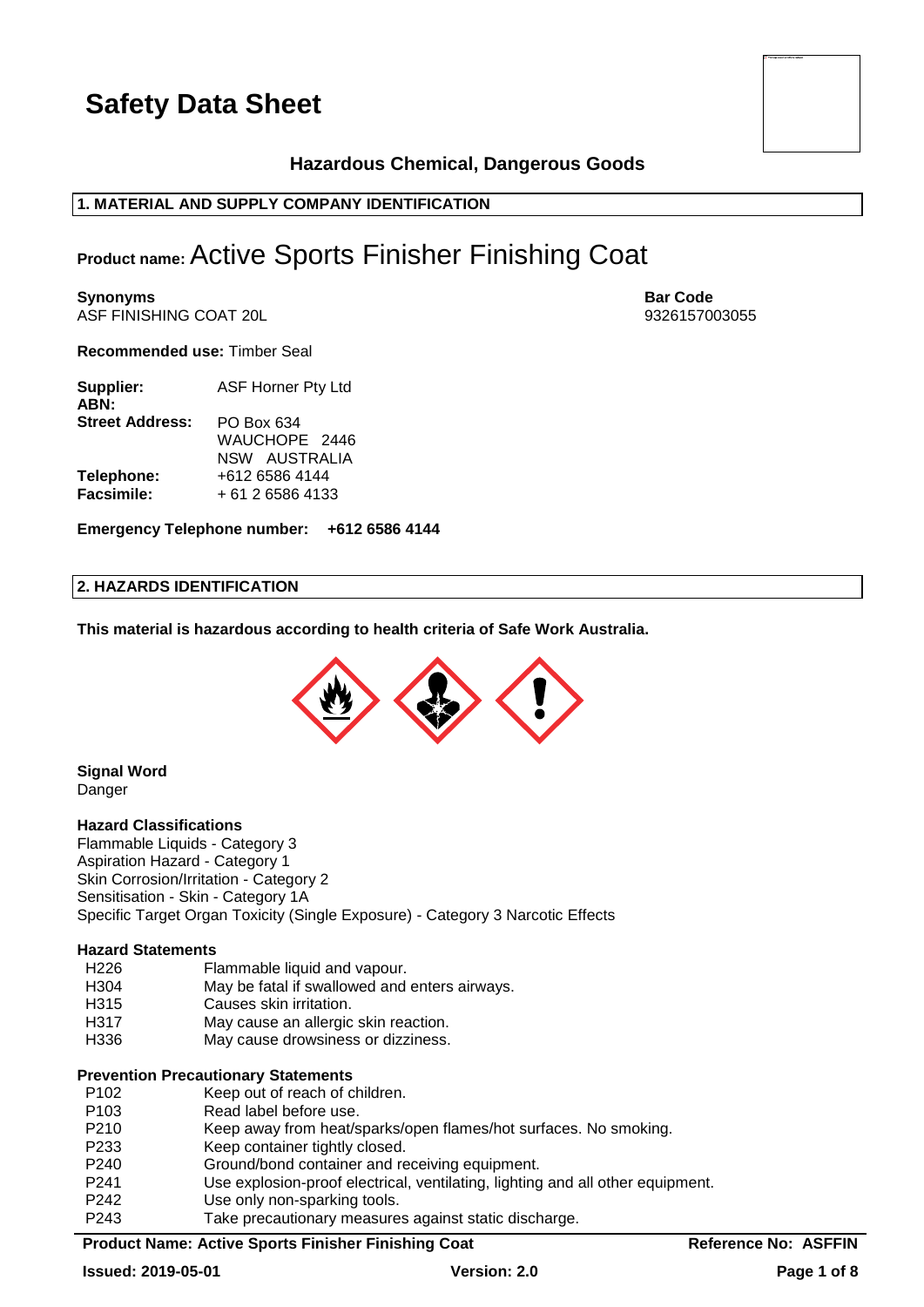

- P261 Avoid breathing dust, fume, gas, mist, vapours or spray..
- P264 Wash hands, face and all exposed skin thoroughly after handling.
- P271 Use only outdoors or in a well-ventilated area.
- P272 Contaminated work clothing should not be allowed out of the workplace.<br>P273 Avoid release to the environment
- P273 Avoid release to the environment.<br>P280 Wear protective clothing gloves
- Wear protective clothing, gloves, eye/face protection and suitable respirator.

#### **Response Precautionary Statements**

| P <sub>101</sub> | If medical advice is needed, have product container or label at hand.                                         |
|------------------|---------------------------------------------------------------------------------------------------------------|
| P301+P310        | IF SWALLOWED: Immediately call a POISON CENTRE or doctor/physician.                                           |
| P302+P352        | IF ON SKIN: Wash with plenty of soap and water.                                                               |
| P303+P361+P353   | IF ON SKIN (or hair): Remove/Take off immediately all contaminated clothing. Rinse<br>skin with water/shower. |
| P304+P340        | IF INHALED: Remove victim to fresh air and keep at rest in a position comfortable<br>for breathing.           |
| P312             | Call a POISON CENTRE or doctor/physician if you feel unwell.                                                  |
| P331             | Do NOT induce vomiting.                                                                                       |
| P333+P313        | If skin irritation or rash occurs: Get medical advice/attention.                                              |
| P362             | Take off contaminated clothing and wash before reuse.                                                         |
|                  |                                                                                                               |

#### **Storage Precautionary Statements**

- P403+P235 Store in a well-ventilated place. Keep cool.
- P405 Store locked up.

#### **Disposal Precautionary Statement**

P501 Dispose of contents/container in accordance with local, regional, national and international regulations.

#### **Poison Schedule:** S5. Caution

# **DANGEROUS GOOD CLASSIFICATION**

Classified as Dangerous Goods by the criteria of the "Australian Code for the Transport of Dangerous Goods by Road & Rail" and the "New Zealand NZS5433: Transport of Dangerous Goods on Land".

# **Dangerous Goods Class:** 3

| 3. COMPOSITION INFORMATION                  |               |                   |
|---------------------------------------------|---------------|-------------------|
| <b>CHEMICAL ENTITY</b>                      | CAS NO        | <b>PROPORTION</b> |
| 2-Butanone, oxime                           | $96 - 29 - 7$ | $<$ 1 %           |
| Naphtha, petroleum, hydrotreated heavy      | 64742-48-9    | 10-30 %           |
| White spirits                               | 8052-41-3     | $30 - 60 \%$      |
| Ingredients determined to be non-hazardous. |               | <b>Balance</b>    |
|                                             |               | 100%              |

# **4. FIRST AID MEASURES**

If poisoning occurs, contact a doctor or Poisons Information Centre (Phone Australia 131 126, New Zealand 0800 764 766).

**Inhalation:** Remove victim from exposure - avoid becoming a casualty. Remove contaminated clothing and loosen remaining clothing. Allow patient to assume most comfortable position and keep warm. Keep at rest until fully recovered. Seek medical advice if effects persist.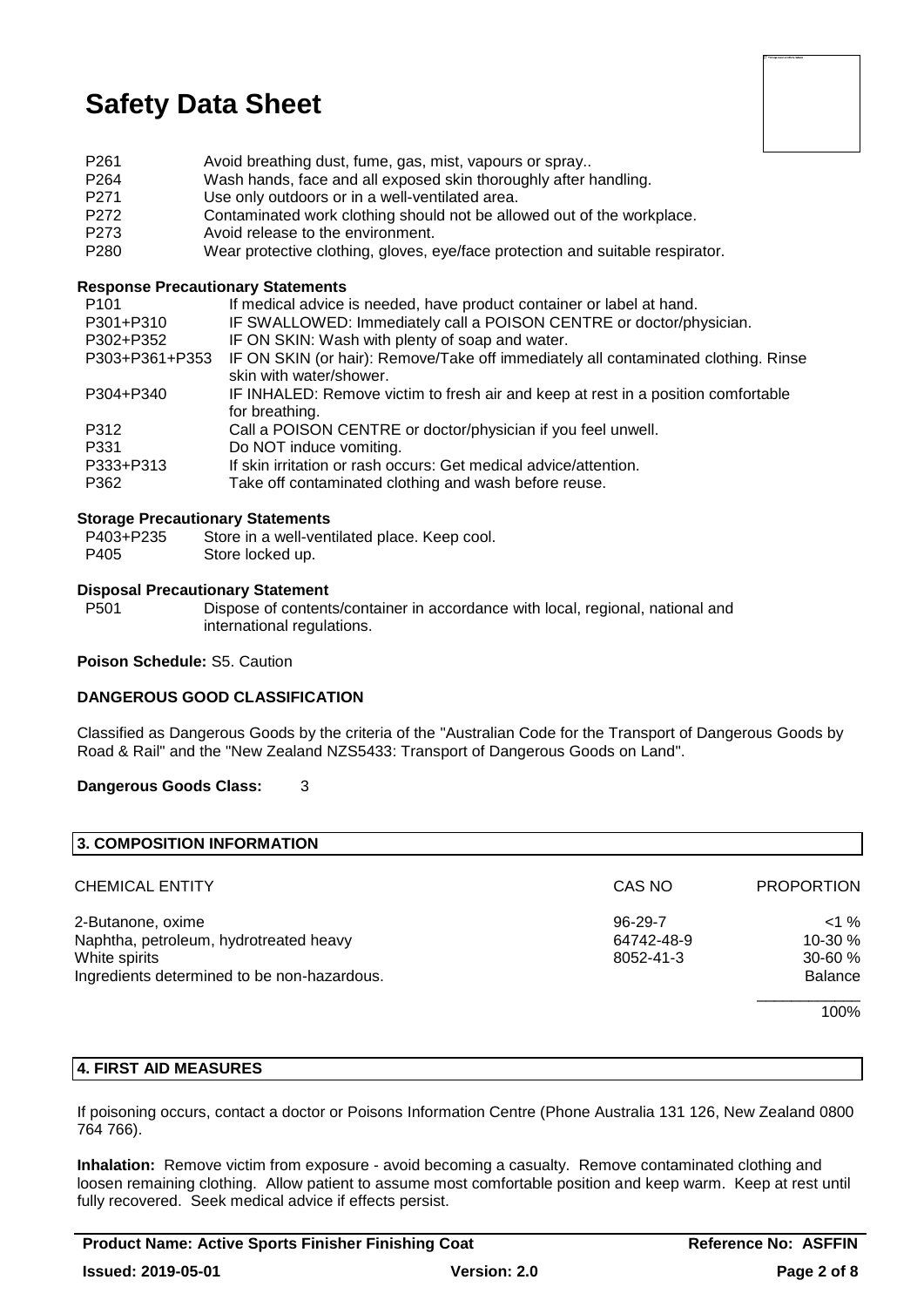**Skin Contact:** Effects may be delayed. If skin or hair contact occurs, immediately remove contaminated clothing and flush skin and hair with running water. Continue flushing with water until advised to stop by the Poisons Information Centre or a Doctor; or for 15 minutes and transport to Doctor or Hospital. For gross contamination, immediately drench with water and remove clothing. Continue to flush skin and hair with plenty of water (and soap if material is insoluble). For skin burns, cover with a clean, dry dressing until medical help is available. If blistering occurs, do NOT break blisters. If swelling, redness, blistering, or irritation occurs seek medical assistance.

**Eye contact:** If in eyes wash out immediately with water. In all cases of eye contamination it is a sensible precaution to seek medical advice.

**Ingestion:** Immediately rinse mouth with water. If swallowed, do NOT induce vomiting. Give a glass of water to drink. Never give anything by the mouth to an unconscious patient. If vomiting occurs give further water. Immediately call Poisons Centre or Doctor.

**PPE for First Aiders:** Wear safety shoes, overalls, gloves, safety glasses, respirator. Use with adequate ventilation. If inhalation risk exists wear organic vapour/particulate respirator meeting the requirements of AS/NZS 1715 and AS/NZS 1716. Available information suggests that gloves made from nitrile rubber should be suitable for intermittent contact. However, due to variations in glove construction and local conditions, the user should make a final assessment. Always wash hands before smoking, eating, drinking or using the toilet. Wash contaminated clothing and other protective equipment before storing or re-using.

**Notes to physician:** Treat symptomatically. Effects may be delayed.

# **5. FIRE FIGHTING MEASURES**

# **Hazchem Code:** •3Y

**Suitable extinguishing media:** If material is involved in a fire use alcohol resistant foam or dry agent (carbon dioxide, dry chemical powder).

**Specific hazards:** Flammable liquid and vapour. May form flammable vapour mixtures with air. Flameproof equipment necessary in area where this chemical is being used. Nearby equipment must be earthed. Electrical requirements for work area should be assessed according to AS3000. Vapour may travel a considerable distance to source of ignition and flash back. Avoid all ignition sources. All potential sources of ignition (open flames, pilot lights, furnaces, spark producing switches and electrical equipment etc) must be eliminated both in and near the work area. Do NOT smoke.

**Fire fighting further advice:** Heating can cause expansion or decomposition leading to violent rupture of containers. If safe to do so, remove containers from path of fire. Keep containers cool with water spray. On burning or decomposing may emit toxic fumes. Fire fighters to wear self-contained breathing apparatus and suitable protective clothing if risk of exposure to vapour or products of combustion or decomposition.

# **6. ACCIDENTAL RELEASE MEASURES**

# **SMALL SPILLS**

Wear protective equipment to prevent skin and eye contamination. Avoid inhalation of vapours or dust. Wipe up with absorbent (clean rag or paper towels). Collect and seal in properly labelled containers or drums for disposal.

# **LARGE SPILLS**

If safe to do so, shut off all possible sources of ignition. Clear area of all unprotected personnel. Slippery when spilt. Avoid accidents, clean up immediately. Wear protective equipment to prevent skin and eye contamination and the inhalation of vapours. Work up wind or increase ventilation. Contain - prevent run off into drains and waterways. Use absorbent (soil, sand or other inert material). Use a spark-free shovel. Collect and seal in properly labelled containers or drums for disposal. If contamination of crops, sewers or waterways has occurred advise local emergency services.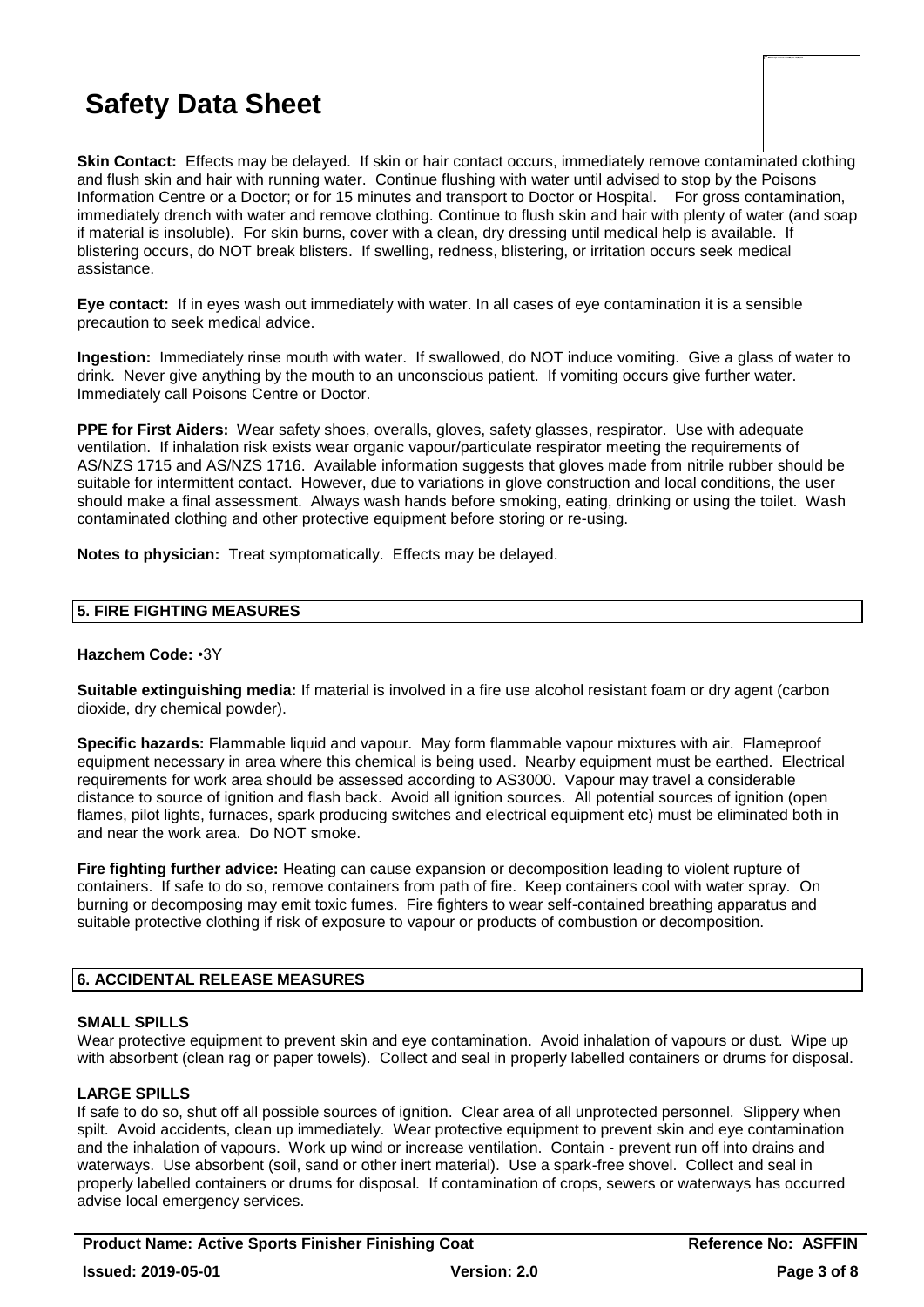

**Dangerous Goods - Initial Emergency Response Guide No:** 14

#### **7. HANDLING AND STORAGE**

**Handling:** Avoid eye contact and skin contact. Avoid inhalation of vapour, mist or aerosols.

**Storage:** Store in a cool, dry, well-ventilated place and out of direct sunlight. Store away from foodstuffs. Store away from incompatible materials described in Section 10. Store away from sources of heat and/or ignition. Store locked up. Keep container standing upright. Keep containers closed when not in use - check regularly for leaks.

This material is classified as a Class 3 Flammable Liquid as per the criteria of the "Australian Code for the Transport of Dangerous Goods by Road & Rail" and/or the "New Zealand NZS5433: Transport of Dangerous Goods on Land" and must be stored in accordance with the relevant regulations.

This material is a Scheduled Poison Schedule 5 (Caution) and must be stored, maintained and used in accordance with the relevant regulations.

#### **8. EXPOSURE CONTROLS / PERSONAL PROTECTION**

#### **National occupational exposure limits:**

|               | TWA    |       | STEL   |                          | <b>NOTICES</b> |
|---------------|--------|-------|--------|--------------------------|----------------|
|               | ppm    | mg/m3 | ppm    | mq/m3                    |                |
| White spirits | $\sim$ | 790   | $\sim$ | $\overline{\phantom{a}}$ | ۰              |

As published by Safe Work Australia.

TWA - The time-weighted average airborne concentration over an eight-hour working day, for a five-day working week over an entire working life.

STEL (Short Term Exposure Limit) - the average airborne concentration over a 15 minute period which should not be exceeded at any time during a normal eight-hour workday.

These Exposure Standards are guides to be used in the control of occupational health hazards. All atmospheric contamination should be kept to as low a level as is workable. These exposure standards should not be used as fine dividing lines between safe and dangerous concentrations of chemicals. They are not a measure of relative toxicity.

If the directions for use on the product label are followed, exposure of individuals using the product should not exceed the above standard. The standard was created for workers who are routinely, potentially exposed during product manufacture.

**Biological Limit Values:** As per the "National Model Regulations for the Control of Workplace Hazardous Substances (Safe Work Australia)" the ingredients in this material do not have a Biological Limit Allocated.

**Engineering Measures:** Ensure ventilation is adequate to maintain air concentrations below Exposure Standards. Use only in well ventilated areas. Use with local exhaust ventilation or while wearing appropriate respirator.

**Personal Protection Equipment:** SAFETY SHOES, OVERALLS, GLOVES, SAFETY GLASSES, **RESPIRATOR** 

Personal protective equipment (PPE) must be suitable for the nature of the work and any hazard associated with the work as identified by the risk assessment conducted.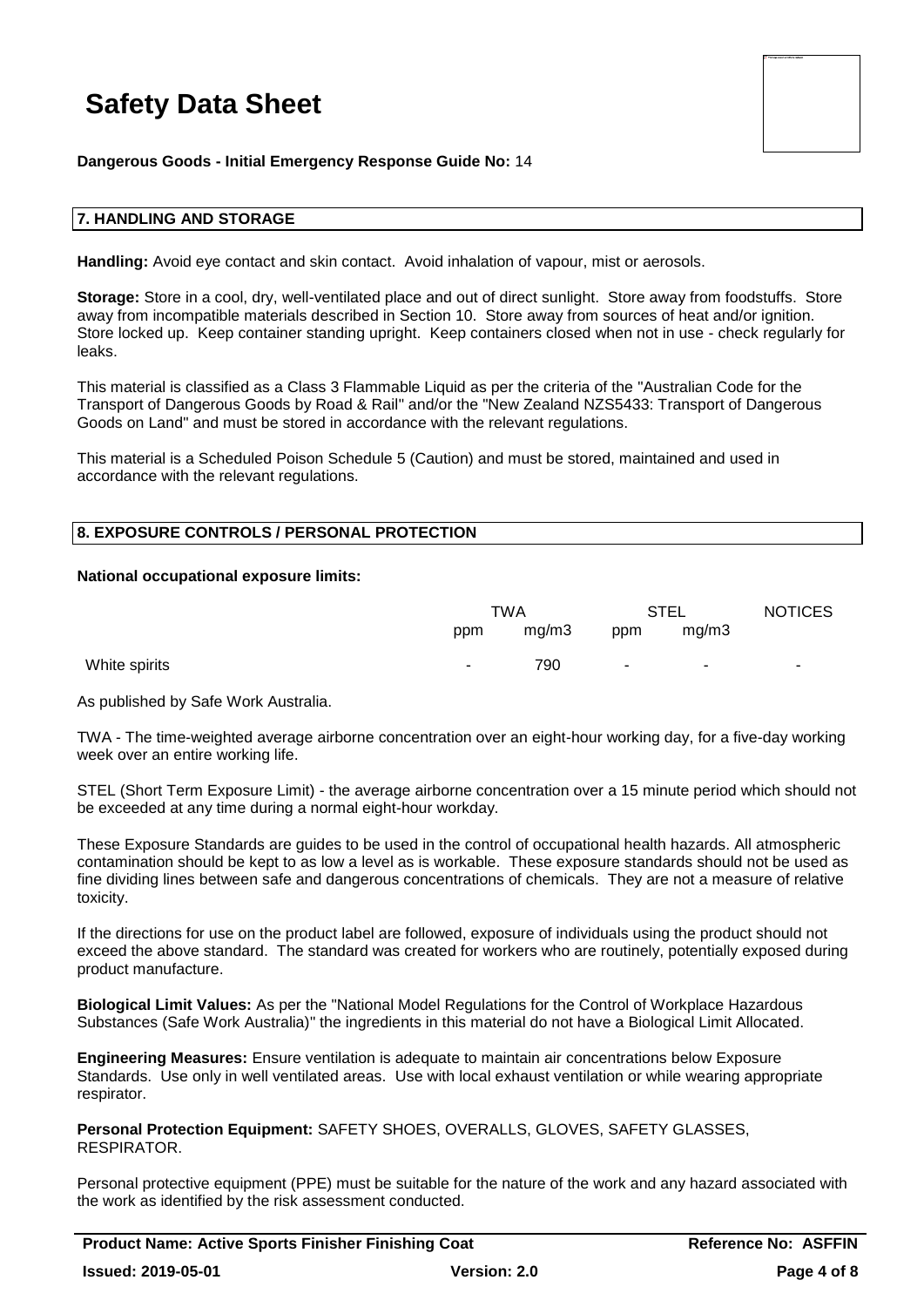| To Training second surveily be displayed. |  |  |
|-------------------------------------------|--|--|
|                                           |  |  |
|                                           |  |  |
|                                           |  |  |
|                                           |  |  |
|                                           |  |  |
|                                           |  |  |
|                                           |  |  |
|                                           |  |  |
|                                           |  |  |
|                                           |  |  |

Wear safety shoes, overalls, gloves, safety glasses, respirator. Use with adequate ventilation. If inhalation risk exists wear organic vapour/particulate respirator meeting the requirements of AS/NZS 1715 and AS/NZS 1716. Available information suggests that gloves made from nitrile rubber should be suitable for intermittent contact. However, due to variations in glove construction and local conditions, the user should make a final assessment. Always wash hands before smoking, eating, drinking or using the toilet. Wash contaminated clothing and other protective equipment before storing or re-using.

**Hygiene measures:** Keep away from food, drink and animal feeding stuffs. When using do not eat, drink or smoke. Wash hands prior to eating, drinking or smoking. Avoid contact with clothing. Avoid eye contact and skin contact. Avoid inhalation of vapour, mist or aerosols. Ensure that eyewash stations and safety showers are close to the workstation location.

#### **9. PHYSICAL AND CHEMICAL PROPERTIES**

| Form:   | Liquid     |
|---------|------------|
| Colour: | Amber      |
| Odour:  | Paraffinic |

**Solubility:** Insoluble in water **Specific Gravity:** 0.915 **Density:** N Av **Relative Vapour Density (air=1):** >1 **Vapour Pressure (20 °C):** <1 (at 25°C) **Flash Point (°C):** 35 (closed cup) **Flammability Limits (%):** 0.9 - 7.0 **Autoignition Temperature (°C):** N Av **Melting Point/Range (°C):** N Av **Boiling Point/Range (°C):**  $>147$ <br>**pH:** N Ap **Viscosity:** N Av **Total VOC (g/Litre):** N Av

**pH:** N App

(Typical values only - consult specification sheet)  $N Av = Not available, N App = Not applicable$ 

# **10. STABILITY AND REACTIVITY**

**Chemical stability:** This material is thermally stable when stored and used as directed.

**Conditions to avoid:** Elevated temperatures and sources of ignition.

**Incompatible materials:** Oxidising agents.

**Hazardous decomposition products:** Oxides of carbon and nitrogen, smoke and other toxic fumes.

**Hazardous reactions:** No known hazardous reactions.

# **11. TOXICOLOGICAL INFORMATION**

No adverse health effects expected if the product is handled in accordance with this Safety Data Sheet and the product label. Symptoms or effects that may arise if the product is mishandled and overexposure occurs are:

#### **Acute Effects**

**Inhalation:** Material may be an irritant to mucous membranes and respiratory tract. Inhalation of vapour can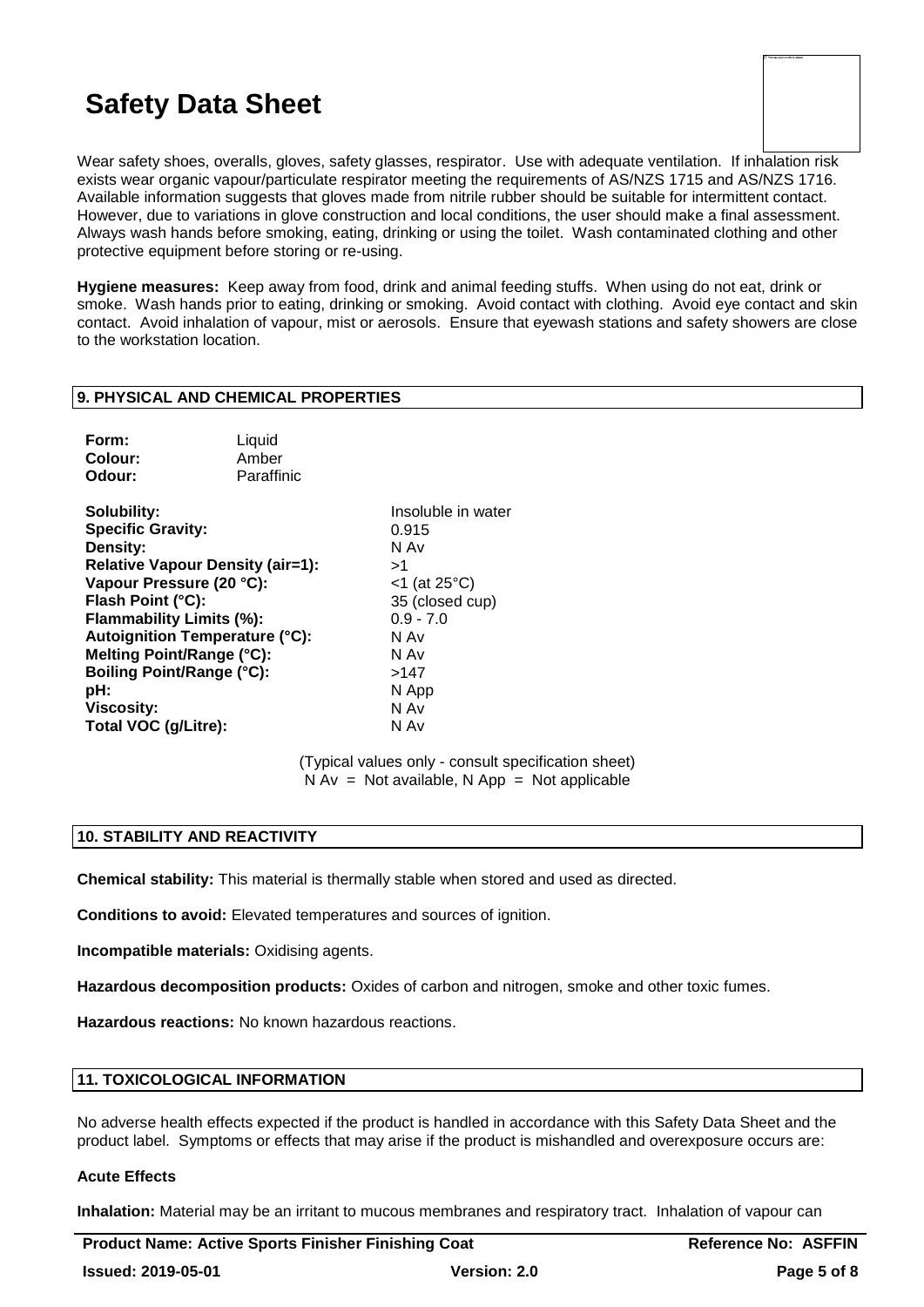| To This image second europeity be simplayed. |  |  |
|----------------------------------------------|--|--|
|                                              |  |  |
|                                              |  |  |
|                                              |  |  |
|                                              |  |  |
|                                              |  |  |
|                                              |  |  |
|                                              |  |  |
|                                              |  |  |
|                                              |  |  |
|                                              |  |  |
|                                              |  |  |
|                                              |  |  |
|                                              |  |  |
|                                              |  |  |
|                                              |  |  |
|                                              |  |  |
|                                              |  |  |
|                                              |  |  |
|                                              |  |  |
|                                              |  |  |
|                                              |  |  |

result in headaches, dizziness and possible nausea. Inhalation of high concentrations can produce central nervous system depression, which can lead to loss of co-ordination, impaired judgement and if exposure is prolonged, unconsciousness.

**Skin contact:** Contact with skin will result in irritation. A skin sensitiser. Repeated or prolonged skin contact may lead to allergic contact dermatitis.

**Ingestion:** Swallowing can result in nausea, vomiting and irritation of the gastrointestinal tract. May cause lung damage if swallowed. Small amounts of liquid aspirated into the respiratory system during ingestion or vomiting may cause bronchopneumonia or pulmonary oedema.

**Eye contact:** May be an eye irritant.

#### **Acute toxicity**

**Inhalation:** This material has been classified as non-hazardous. Acute toxicity estimate (based on ingredients): LC50 > 20.0 mg/L for vapours or LC50 > 5.0 mg/L for dust and mist or LC50 > 20,000 ppm for gas

**Skin contact:** This material has been classified as non-hazardous. Acute toxicity estimate (based on ingredients): >2,000 mg/Kg bw

**Ingestion:** This material has been classified as non-hazardous. Acute toxicity estimate (based on ingredients): >2,000 mg/Kg bw

**Corrosion/Irritancy:** Eye: this material has been classified as not corrosive or irritating to eyes. Skin: this material has been classified as a Category 2 Hazard (reversible effects to skin).

**Sensitisation:** Inhalation: this material has been classified as not a respiratory sensitiser. Skin: this material has been classified as a Category 1A Hazard (skin sensitiser).

**Aspiration hazard:** This material has been classified as Aspiration Hazard - Category 1

**Specific target organ toxicity (single exposure):** This material has been classified as a Category 3 Hazard. Exposure via inhalation may result in depression of the central nervous system.

# **Chronic Toxicity**

**Mutagenicity:** This material has been classified as non-hazardous.

**Carcinogenicity:** This material has been classified as non-hazardous.

**Reproductive toxicity (including via lactation):** This material has been classified as non-hazardous.

**Specific target organ toxicity (repeat exposure):** This material has been classified as non-hazardous.

# **12. ECOLOGICAL INFORMATION**

Avoid contaminating waterways.

**Acute aquatic hazard:** This material has not been classified as per the criteria of GHS Australia

**Long-term aquatic hazard:** This material has not been classified as per the criteria of GHS Australia

**Ecotoxicity:** No information available.

**Persistence and degradability:** No information available.

**Bioaccumulative potential:** No information available.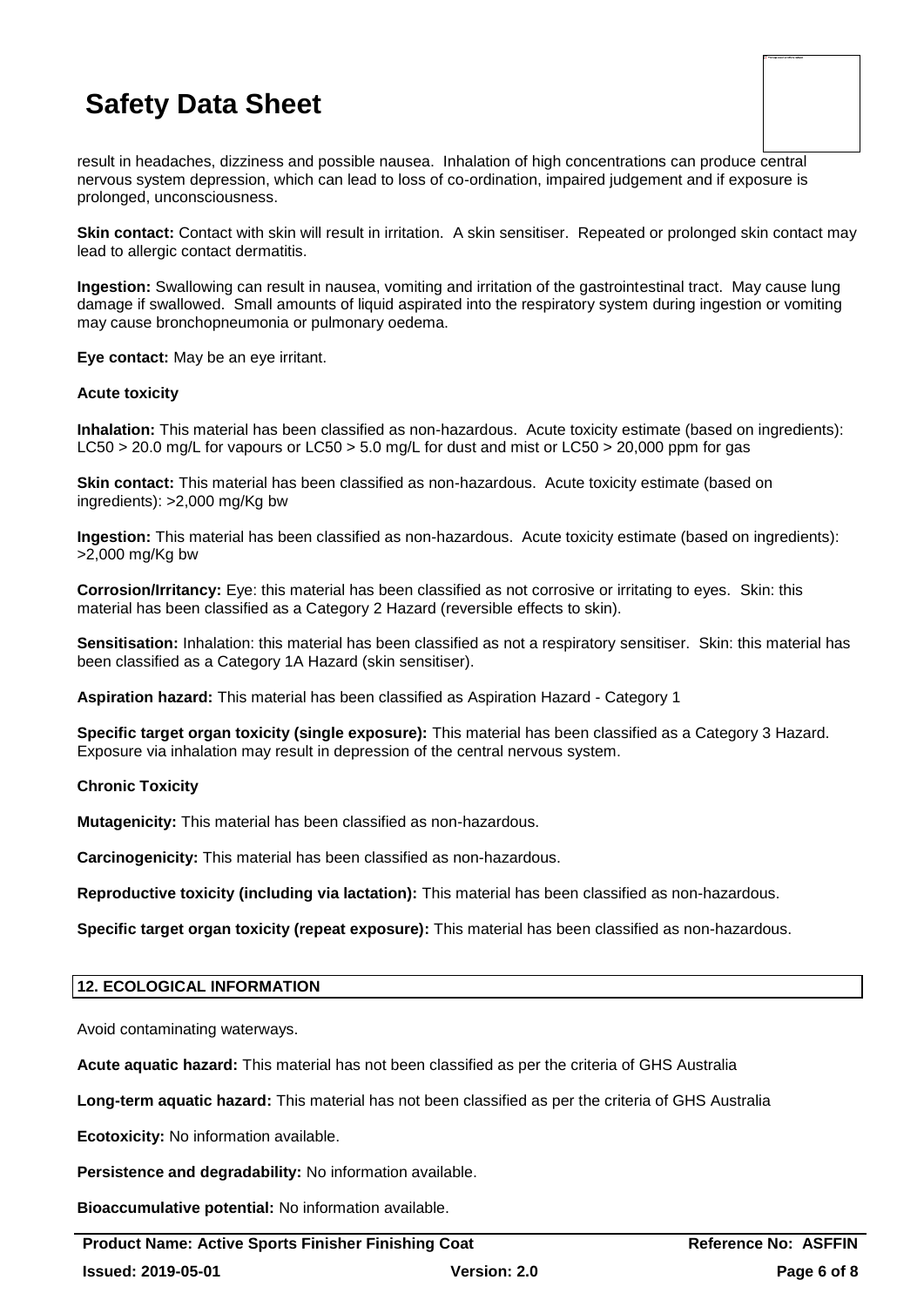**Mobility:** No information available.

### **13. DISPOSAL CONSIDERATIONS**

Persons conducting disposal, recycling or reclamation activities should ensure that appropriate personal protection equipment is used, see "Section 8. Exposure Controls and Personal Protection" of this SDS.

If possible material and its container should be recycled. If material or container cannot be recycled, dispose in accordance with local, regional, national and international Regulations.

#### **14. TRANSPORT INFORMATION**

#### **ROAD AND RAIL TRANSPORT**

Classified as Dangerous Goods by the criteria of the "Australian Code for the Transport of Dangerous Goods by Road & Rail" and the "New Zealand NZS5433: Transport of Dangerous Goods on Land".

| UN No:                              | 1866       |
|-------------------------------------|------------|
| <b>Dangerous Goods Class:</b>       | 3          |
| <b>Packing Group:</b>               | Ш          |
| <b>Hazchem Code:</b>                | $\cdot$ 3Y |
| <b>Emergency Response Guide No:</b> | 14         |
|                                     |            |

**Proper Shipping Name:** RESIN SOLUTION

**Segregation Dangerous Goods:** Not to be loaded with explosives (Class 1), flammable gases (Class 2.1), if both are in bulk, toxic gases (Class 2.3), spontaneously combustible substances (Class 4.2), oxidising agents (Class 5.1), organic peroxides (Class 5.2), toxic substances (Class 6.1), infectious substances (Class 6.2) or radioactive substances (Class 7). Exemptions may apply.

#### **MARINE TRANSPORT**

Classified as Dangerous Goods by the criteria of the International Maritime Dangerous Goods Code (IMDG Code) for transport by sea. This material is classified as a Marine Pollutant (P) according to the International Maritime Dangerous Goods Code.

|                               | <b>FLAMMABLE</b><br>LIQUID |
|-------------------------------|----------------------------|
| UN No:                        | 1866                       |
| <b>Dangerous Goods Class:</b> | З                          |
| <b>Packing Group:</b>         | Ш                          |
| <b>Proper Shipping Name:</b>  | <b>RESIN SOLUTION</b>      |

#### **AIR TRANSPORT**

Classified as Dangerous Goods by the criteria of the International Air Transport Association (IATA) Dangerous Goods Regulations for transport by air.

**Product Name: Active Sports Finisher Finishing Coat Reference No: ASFFIN Issued: 2019-05-01 Version: 2.0 Page 7 of 8**